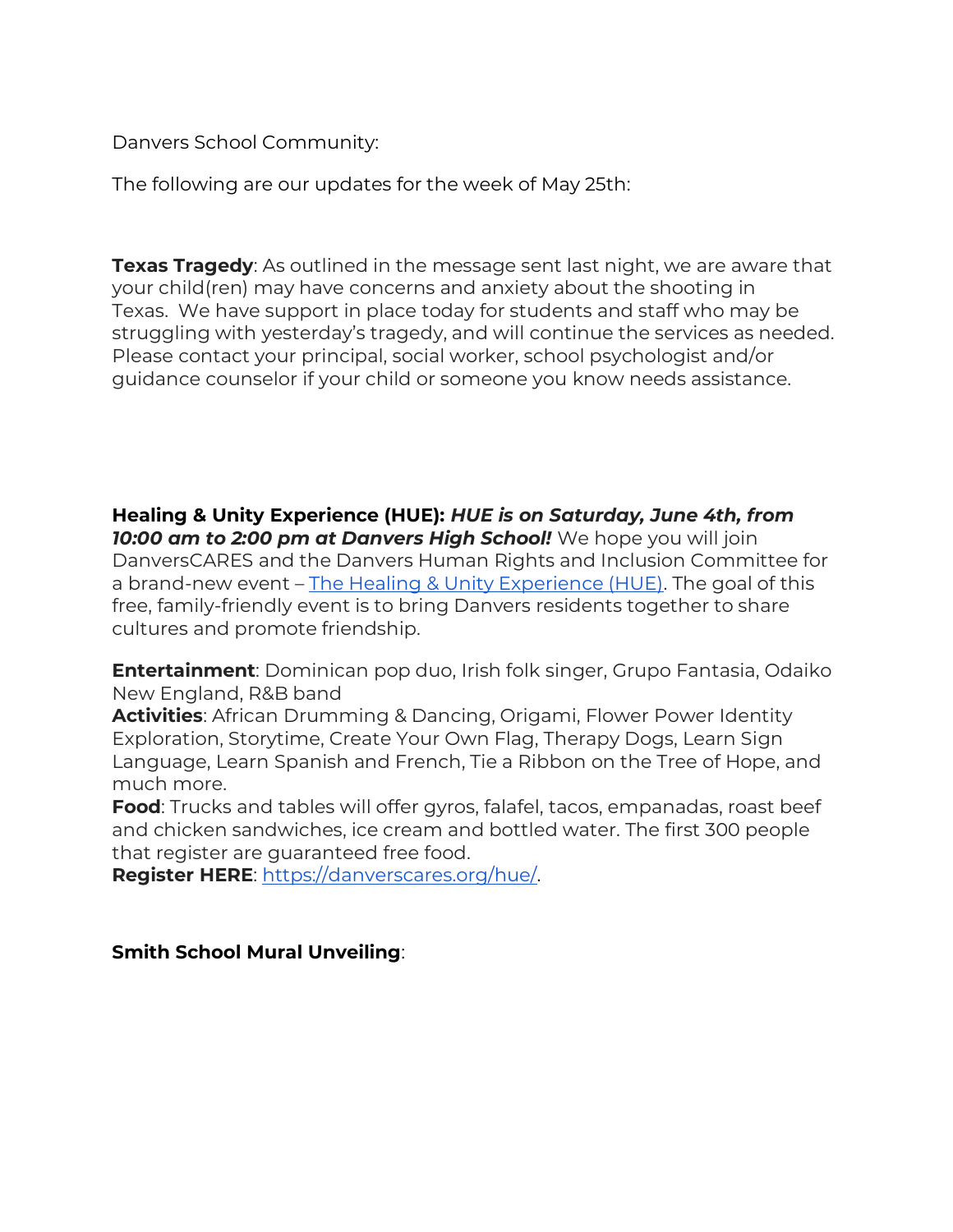

Smith School revealed their new mural this morning that was created by students, staff, and families and guided by artist Yetti Frenkel and Mrs. Groberio, Smith School's art teacher. The mural represents the school's values and expectations – **B.R.A.V.E**. – **B**elieve in each other, **R**espect others, **A**ccept and **V**alue relationships and differences, and **E**ngage in school work and take ownership of learning. We hope you have the opportunity to drive by Smith School to see it!

**Theater**: The Danvers High School Academy Theatre Society is performing *Seussical, The Musical* this week. *Seussical* is a musical comedy based on stories written by Dr. Seuss. The show is family-friendly and runs approximately 1 hour and 45 minutes, with a 15-minute intermission. The shows are Thursday, May 26th at 7 pm; Friday, May 27th at 7 pm; and Saturday, May 28th at 2 pm and 7 pm. Tickets can be purchased at the door